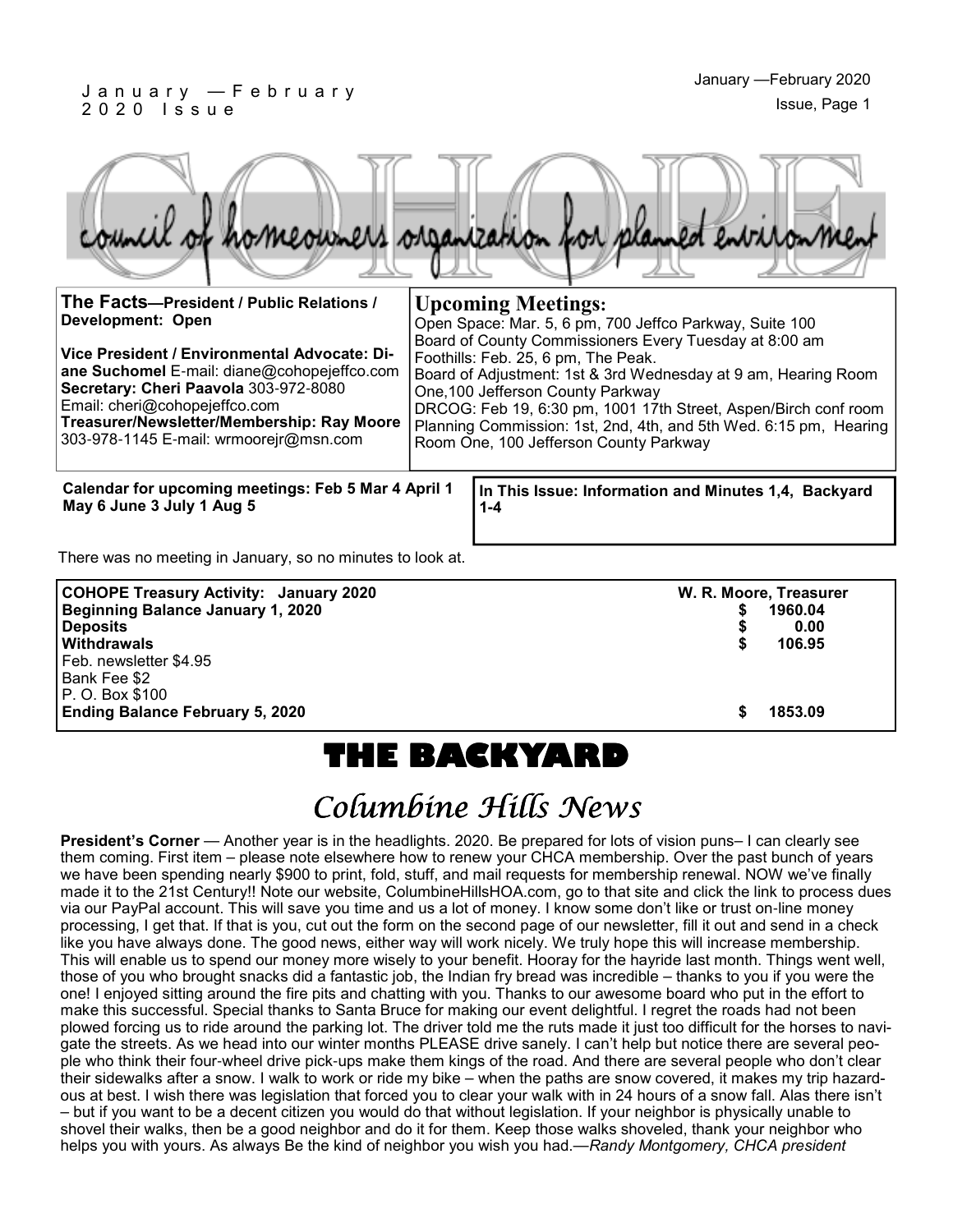January —February 2020 Issue, Page 2

*rnmontgomery@att.net*

*From* **CHCA Meeting: November 2019** Meeting called to order by President at: 7:07 p.m. Officers present: Randy Board members present: Michaelle, Don, Nick, Galen, Kelly and Ralph - (CoHope)

Community members present: None CHCA by-laws require a majority of board members [5 of 9]

Treasurers report presented by Galen. Seconded by Kelly, Don.

Old business: Membership status – Galen

Additional old business . . . Hayride costs and reimbursement, Hayride had 80-100 people coming and going, End of year and beginning of 2020 CHCA planning, 165 apartments possibly going up on Platte Canyon

New business: Next newsletter needs to push online registration (not sending out reminder letters), Decorating house award, \$25 for a quadrant champion and \$50 for the grand champion.

Meeting adjourned at 8:05 p.m.

## **Columbine Knolls South II Review**

*From* **HOA Minutes from November 12—**President, Bob Haberkorn called to order the Nov 12, 2019 meeting at 7:02 pm. Board members Tom Schicktanz, Steve Kalney, Joshua Kunkel, Pam Horiszny, and Chris Reynolds were in attendance along with Roger Borcherding of DARCO Property Management.

**Treasurer's Report:** Pam reported the HOA currently has 360 members.

**ACC Committee:** Josh K. approved two roofs, two sheds, egress windows, six painting, one remodel to extend a garage roof and two full window replacements.

**Social & Welcome Committee Report:** The Welcome Committee will do one more visit in November, the last for the year.

The Committee is busy planning the Holiday Hayride on Dec 1, 5:30 to 8 p.m. This year, the Coronado school will be open for the event, providing lights in the parking lot and access to restrooms. Tom S. will post the signs for the event.

**Management Report:** Five inspections were conducted in October. Twenty-three problems were observed: eight campers; eight trailers; one RV screen needing repair; one lawn with very poor grass near the sidewalk, one fence needing repair, one wood planter needing repair or replacement; one shed roof structure stored in view; and two nuisance complaints investigated and discussed with adjacent homeowners.

No Covenant violations have been referred to the HOA's attorney since June of 2015.

**OLD BUSINESS** We continued conversations about the requested installation of a park light at the entrance of Coronado Park (at the crosswalk near Nichols and Ammons Streets) using HOA funds (up to \$5000) to support half of the upfront installation costs. For those who are not familiar with this request, several HOA members feel this major entrance into the park needs better lighting, as the nearest light is nearly 400 feet from the entrance. In September, several neighbors shared their concerns about how dark the entrance is and criminal activity that appears to have been reported to the police.

As part of the process to gain support for the light installation, the board requested the owners of the houses immediately surrounding the proposed location sign a document indicating their support. The board feels the signatures currently collected don't adequately reflect neighbor support. Therefore, the board has created a one-page form that contains the following: 1) a summary of the request, 2) the names and addresses of the six neighbors, and 3) a signature line next to each neighbor's name. The board has requested to receive this form/signatures by Dec 17. Signing this document only indicates whether these neighbors support this request. It does NOT count as a vote to authorize the HOA to contribute funds for the park light.

At the November board meeting, an HOA member shared her perspective, how there is only one other light in the park, at the upper playground. She felt that the entrance isn't so dark but that the rest of the park is much darker. She is concerned it may open a can of worms that if we put in one light and there are other areas that need more attention. We discussed the rationale for the current proposed location: it is inside our community, it has a crosswalk, it is a bus stop, and it is the entrance to the park.

We also heard from the neighbors living in the house closest to the proposed light. They expressed concern about the brightness of the streetlight currently in front of their house and now having a second light in the back of their house. Those supporting the proposed light clarified that the new light will be like the light at the park, not a streetlight, so it will have: lower wattage than streetlights, a height of 12 feet, and a downward angle that limits light casting to approximately 40 feet. Josh K. reported that he followed up on getting an accurate estimate from Foothills but they couldn't provide it. So Josh K. volunteered to get an estimate from his electrician.

All HOA members can vote on this request at the Annual HOA Meeting on January 14th at 7 p.m.

**NEW BUSINESS** Bob mentioned he is coordinating with Jefferson County to get a new crosswalk sign installed at the crosswalk near Nichols and Ammons Streets.

To ensure best use of our remaining 2019 budget, Tom S. will purchase the HOA signs for next year before the end of the calendar year.

Proposed Budget for 2020 - We discussed proposed budget items for the 2020 budget. One of the items included snow removal on the east side of Carr and the south side of Chatfield. One neighbor suggested that, rather than paying for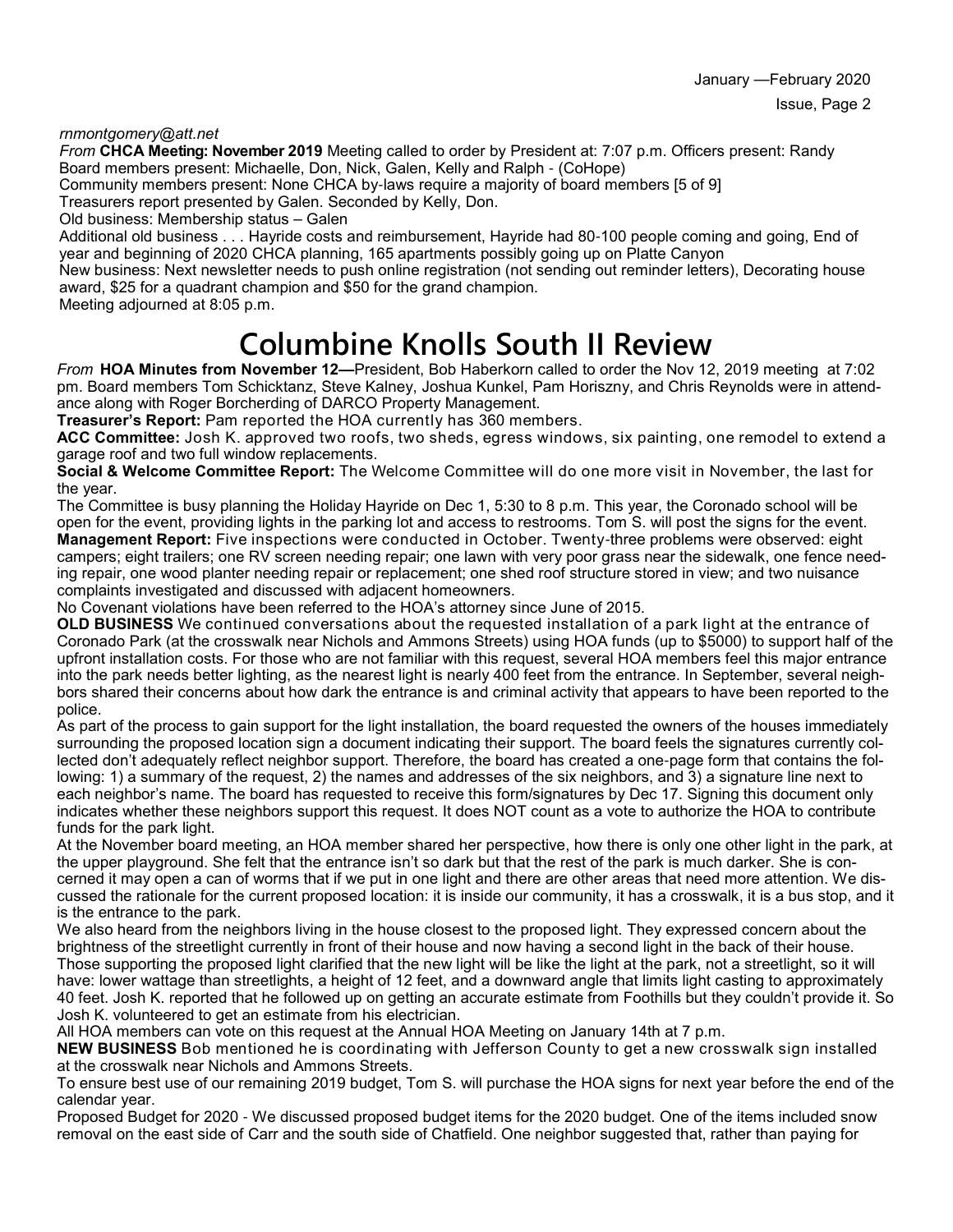January —February 2020

snow removal, we should hold the homeowners accountable to clearing their sidewalks. This led to a discussion about the difficulty of identifying houses from the back of the house. All HOA members can vote on this request at the Annual HOA Meeting on January 14th at 7 p.m.

Waste Management Contract Analysis – Pam H made a motion to approve the new WM contract and Tom K seconded it. The motion to accept the contract was approved. The Board continues to discuss who will pay for the rise in WM costs. One proposal has HOA members paying for the increase. The board has not yet settled on this. The meeting was adjourned at 8:23 p.m.

#### Columbine West Civic Association Newsletter

*From* **A Moment With The Board** No December meeting. Happy New Year everyone. Erin D has stepped up to help judge the Holiday Lighting Contest. Winners will receive a Gift Card and a shout out in the February newsletter. It has been a goal of the association to provide a community event each month, which we are getting closer to achieving. Many thoughts were exchanged during the budget presentation yet it still includes annual favorites such as Easter Egg Hunt, Dumpster Day, National Night Out and FREE Swim Nights will be combined with a BBQ dinner offering. Elvis Cinema can provide us with a private theater and we have scheduled a family friendly FREE Movie on Feb. 23, 3:30 p.m. The movie has not been decided yet, but will be advertised in the February newsletter. As always, if you don't see a neighbor out and about during the cold weather the Jeffco Sheriff can also perform a Well-Check. Don't hesitate to call the non-emergency dispatch 303-271-0211. Please join us at the January monthly meeting. The mixer will have us gathering at the Breckenridge Brewery Tap House with appetizers being shared. As always we would love to have more hands to address the many concerns in and around Columbine West.

If you would like to join the efforts drop us an email or attend a monthly meeting. If you have questions or any suggestion of ideas feel free to email CWCAtalk@gmail.com. Residents are encouraged to attend any monthly meeting.

### The Leawood Rapporter

*From* **Leawood Metropolitan Recreation and Park District Minutes December 11, 2019** The meeting was called to order 6:35 PM at Leawood Elementary, by President Kyle Sargent. Members present were: Donna Snyder/ Treasurer, Linda Smith/Vice President, Debby Baker/Secretary, Steve Wall/Special Projects and Dave Padilla/Parks Manager. **Public Comment/Correspondence** – On December 2, 2019, the board was notified that a resident fell and was injured when attempting to access the Leawood pavilion. Debby agreed to keep the board apprised of the resident's condition. Because this area does not get plowed, especially during heavy snowfall, the board discussed options for the future to increase safety, including temporary signage, and will continue to review various options.

**Treasurer's Report** - Donna presented the Treasurer's report. Lottery funds were transferred to the checking account for park projects. Invoices for the month include Denver Water, United Site Services, Waste Management, Xcel, LCA for fourth quarter of Rapporter, doggie bag vendor, Dave's invoice and reimbursement to petty cash. Linda was reimbursed for printed pictures of other playground equipment.

**Parks Manager Report** – ATV was taken in for repair to the snow plow and new front tires. The wear bar on ATV snowplow was replaced. Snow removal done in all parks. Doggie bags were checked and replenished as needed.

Weaver Park: Denver Water inspected the back flow device for the irrigation system. The District is awaiting more information before deciding what actions, if any, need to be taken to update the system.

Raccoon Park: Denver Water inspected back flow. No changes required.

**New Business – Designate Election Official** - Special District Elections are held in even years. Given the new statute and the vacant position that was just filled, four of the currently occupied Board seats will be up for election in May 2020. A Designated Election Official is needed to manage the process who is not up for election.

**Old Business –** Weaver Park play area: A. Donna presented a motion to move forward with the creation of a new area for swings and an accessible spinning wheel in Weaver Park per the bids provided by Churchich Recreation and Weston Landscape and Design, totaling \$55,000. Board members will meet with Churchich Recreation and Weston Landscape and Design to finalize the equipment choices. Steve seconded and the motion passed with a vote of 4 to 1.

B. Linda made a motion to move forward with the replacement of the existing playground equipment and accept the proposal for new playground equipment from Churchich Recreation and the proposal for area preparation from Weston Landscape & Design. The total cost will be \$90,000. Donna seconded and the motion passed with a vote of 4 to 1. Resolution for mill levy, adopt 2020 budget - After final review of the budget, Debby moved to adopt the 2020 budget. Linda seconded, and the motion passed unanimously. Debby moved to certify our mill levy remains unchanged at 3.73 mills. Steve seconded, and the motion passed unanimously. Donna

will forward all necessary documents to Jefferson County and to DOLA (Department of Local Affairs) as per statutes. The meeting was adjourned at 8:45 p.m...—*Deborah Baker, Acting Secretary* Posting location: District Board's agendas are posted by the Clerk to the Jefferson County Board of Commissioners board